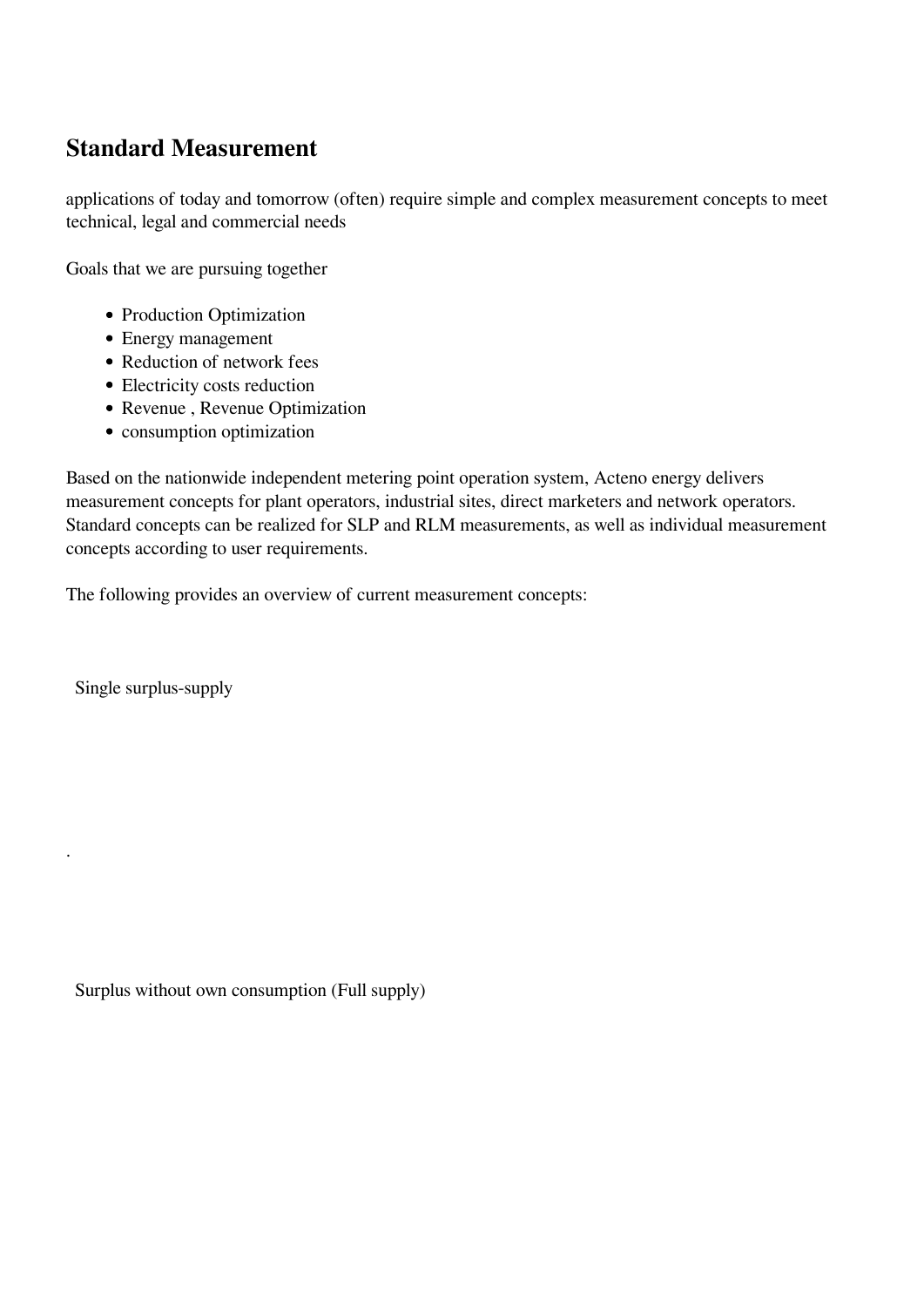

| • Feed the total amount of energy produced directly into the grid<br>of VNB<br>• Full supply and consumption on the same grid connection point |
|------------------------------------------------------------------------------------------------------------------------------------------------|
|                                                                                                                                                |
|                                                                                                                                                |
| • Detection by separate meters                                                                                                                 |
| • Two direction meter to the generating plant $(Z2)$ , since captive                                                                           |
| use                                                                                                                                            |
|                                                                                                                                                |
| • PV-plants, wind power plants                                                                                                                 |
| • Uninteresting for cogeneration units, as low rate                                                                                            |
|                                                                                                                                                |
|                                                                                                                                                |

Surplus-supply without own consumption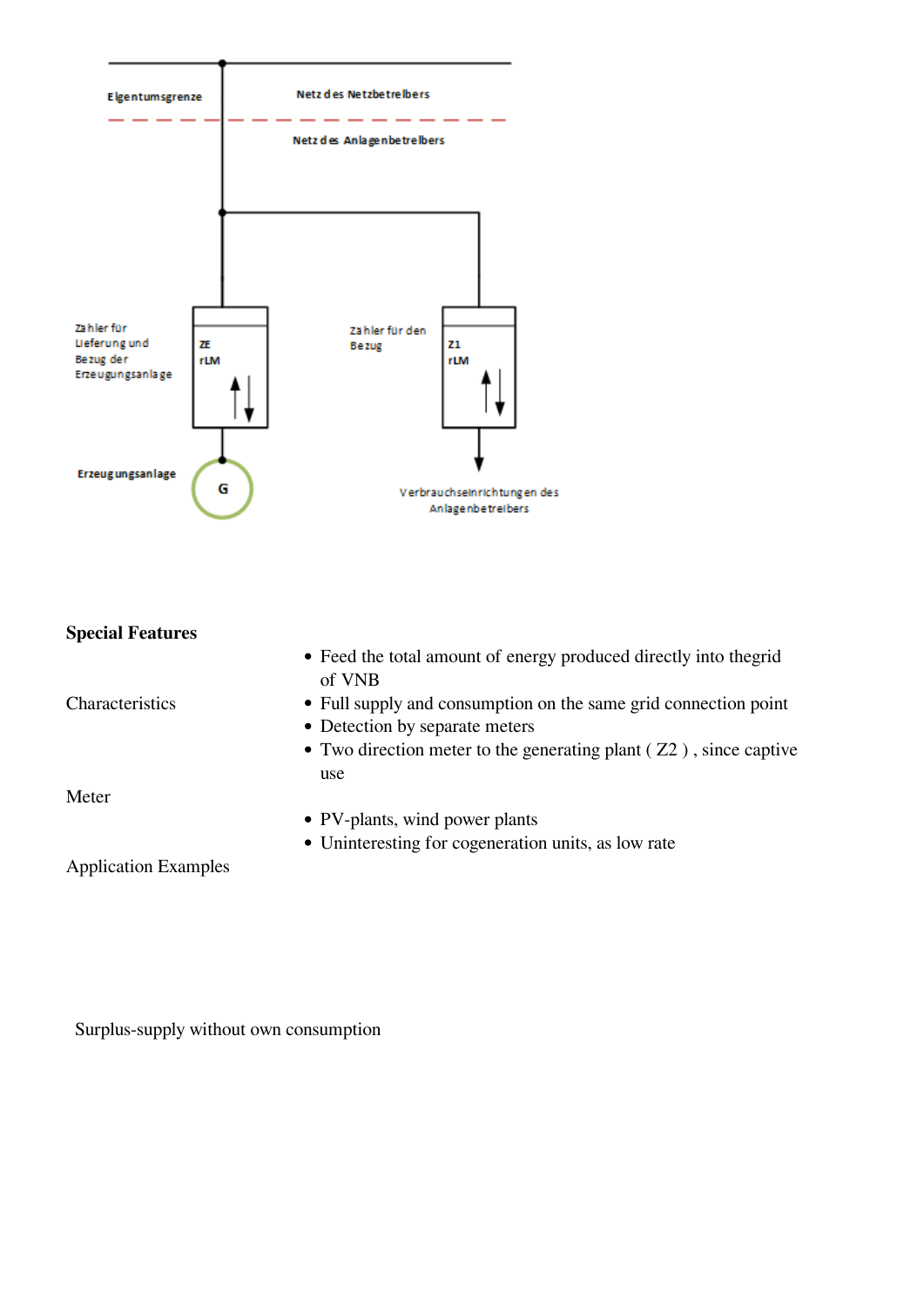

| <b>Particularities</b>      |                                                                                  |
|-----------------------------|----------------------------------------------------------------------------------|
|                             | • Own consumption and surplus feed                                               |
|                             | • Remuneration of PV-produced locally only for commissioning                     |
| Charakteristik              | before the 01.04.2012                                                            |
|                             | • Meter ZE is only necessary for systems with zoning according<br>to rated power |
|                             | • PV-captive use= $ZE - ZH$                                                      |
|                             | • 10 kWp PV plant > Self-sufficiency, or > 10 MWh p. a.                          |
|                             | (Without proof of self-sufficiency: EZA $\leq$ 10kWp and $\leq$ 10               |
|                             | MWh p. a. Self-sufficiency)                                                      |
|                             | • Meter ZE is only necessary for systems with zoning according<br>to rated       |
| Meter                       | • powerPV-captive use= $ZE$ - $ZH$                                               |
|                             | • 10 kWp PV plant > or > 10 MWh p. a. Self-sufficiency,                          |
|                             | (without proof of self-sufficiency: EZA $\leq$ 10kWp and $\leq$ 10               |
| <b>Application Examples</b> | MWh p. a. Self-sufficiency)                                                      |
|                             | • Personal consumption                                                           |
|                             | • Their own consumption by EEG                                                   |
| Further definitions         | • Personal consumption of CHP                                                    |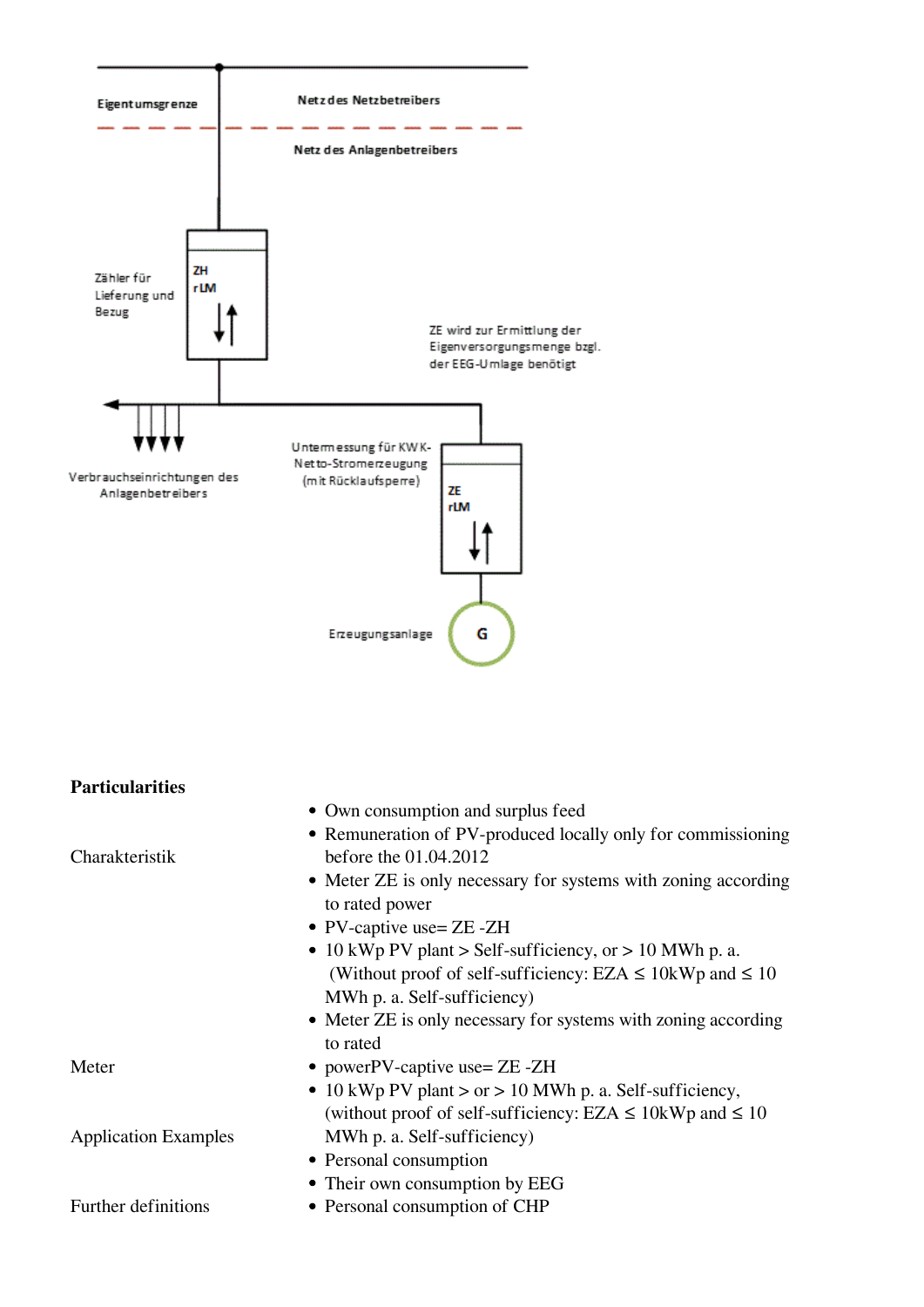

Special Features

Characteristics

- Separate production Meter
- Grid generation 1 Priority
- Generation 2 as a priority for self-sufficiency
- No consumers highlighted in blue area
- ZE1= generation PV-system
- ZE2= generation CHP-plant
- Grid connection CHP-plant= ZE3
- Grid connected PV-system= ZH ZE3
- Combinations of WWCA-equipment and EEG-equipment (PV)
- Self-sufficiency at >10kWp or >10MWh per annum.

Zähler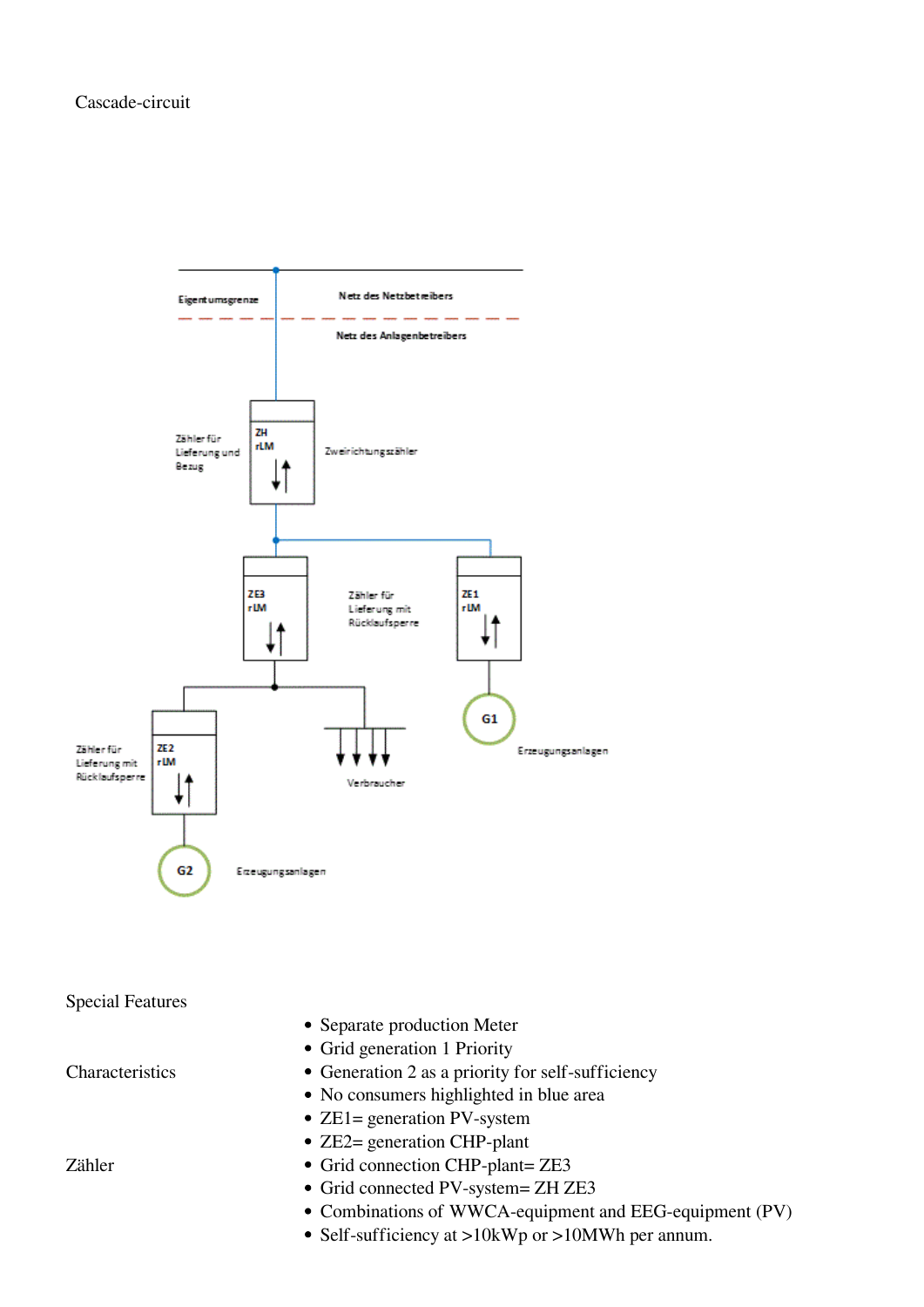Application Examples • Attachment size limits, so that the measurement does not distort consumption!

KWK- und EEG-metering below



## Special Features

Characteristics If several different types of generating capacity (e.g. PV and CHP plants feed into the grid. The background to this is that the remuneration of the respective type of system accordingly and must therefore be registered separately. For this reason, an additional meter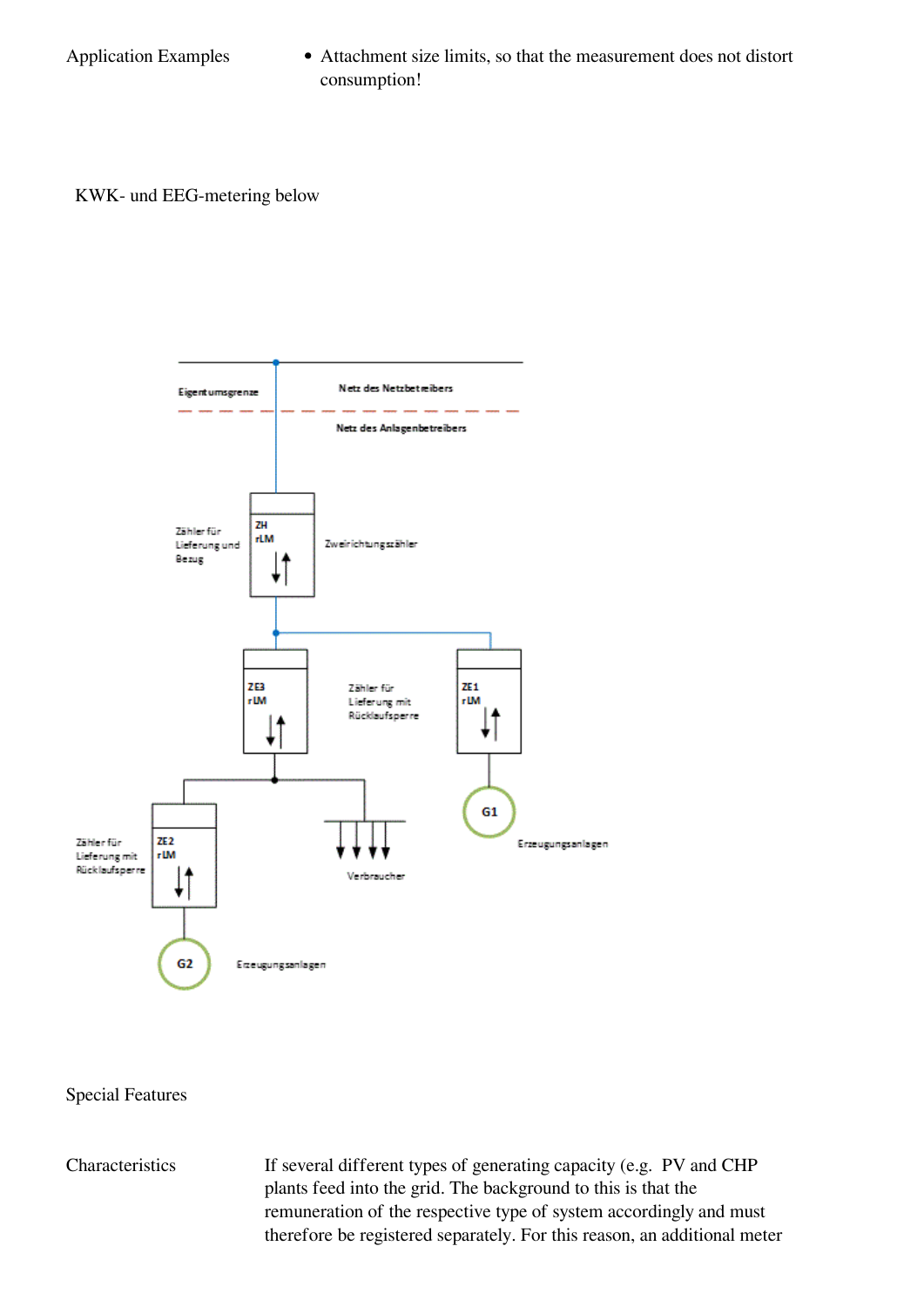(here: Z2 - Changeset payer) is required, a clear identification of the individual by the generated electrical work is possible.

- ZE1= generation PV-system
- ZE2= generation CHP-plant
- Grid connection CHP-plant= ZE3
- Grid connected PV-system= ZH ZE3
- Combinations of WWCA-equipment and EEG-equipment (PV)
- Self-sufficiency at >10kWp or >10MWh per annum.

Application Examples

Meter

Attachment size limits, so that the measurement does not distort consumption!

Mercantile balance-sheet transfer under EEG



**Special Features**